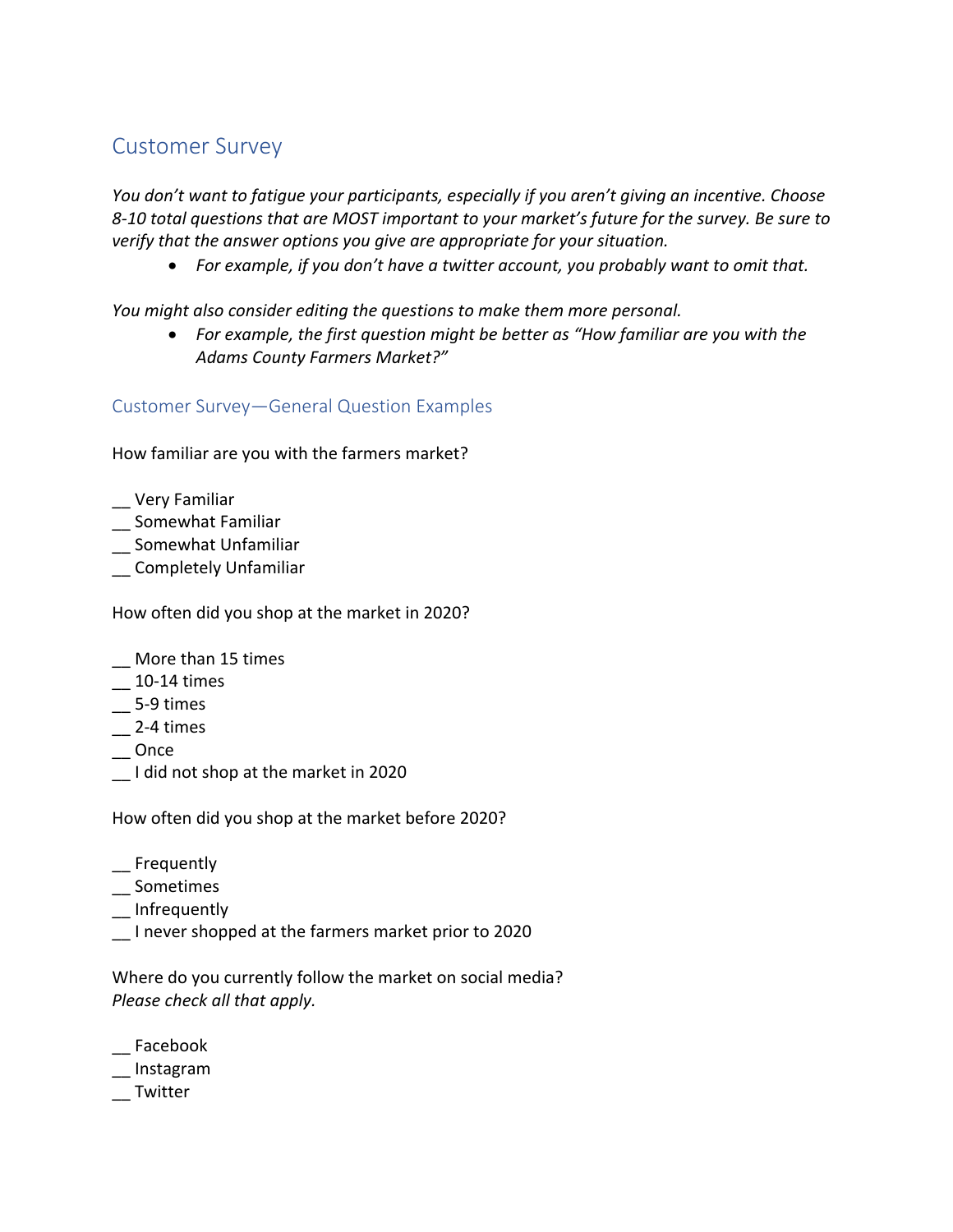\_\_ Email list

I do not currently follow the market on social media

How do you feel about the variety of products available at the market?

- \_\_ Excellent
- \_\_ Good
- $\equiv$  Fair
- \_\_ Poor

How do you feel about the quality of the products available at the market?

- \_\_ Excellent
- \_\_ Good
- $\equiv$ Fair
- \_\_ Poor

How do you learn about upcoming events in the county?

- \_\_ Newspaper
- \_\_ Social Media
- \_\_ Bulletin Boards
- \_\_ Word of Mouth
- \_\_ News Stations
- \_\_ Radio Broadcasting
- \_\_\_ Other \_\_\_\_\_\_\_\_\_\_\_\_\_\_\_\_\_\_\_\_\_\_\_\_

How do you prefer to pay at the Farmers Market

- $\equiv$  Cash
- \_\_ Personal Check
- \_\_ Credit/Debit Card
- \_\_ WIC Farmers Market Nutrition Program
- \_\_ Senior Farmers Market Nutrition Program
- \_\_ EBT/SNAP/Food Stamps
- \_\_ Paypal/Venmo/Other money transfer

Customer Survey—COVID-19 example questions:

Regarding your **personal safety related to COVID-19**, how safe did you feel shopping at the market in 2020?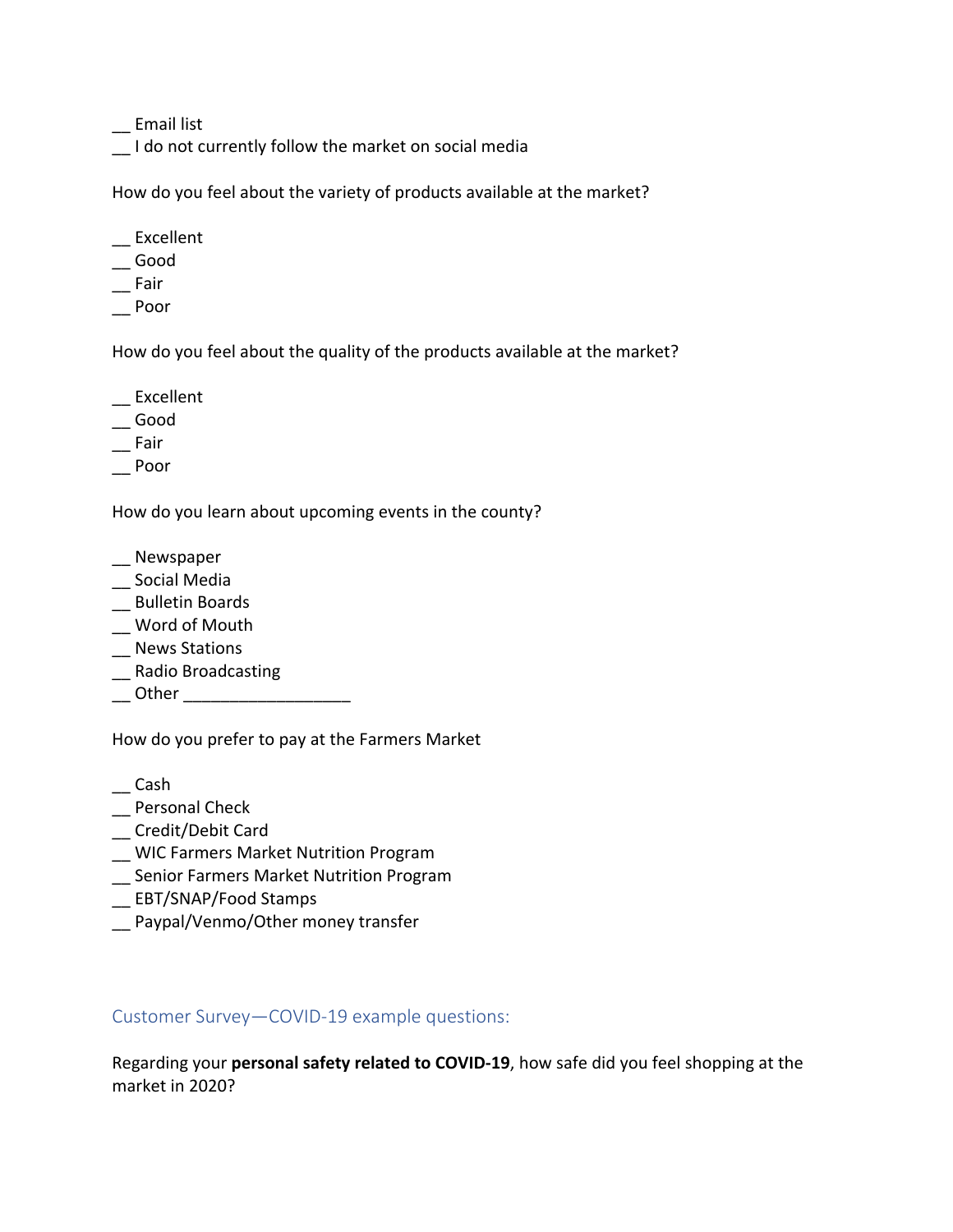\_\_ Very Safe

- \_\_ Moderately Safe
- \_\_ Moderately Unsafe
- \_\_ Very Unsafe

Would offering any of the options below make you feel safer about shopping at the market in 2021?

- \_\_ Pre-ordering
- \_\_ Curbside
- \_\_ More physical space between booths
- \_\_ Stricter PPE enforcement
- \_\_ Other \_\_\_\_\_\_\_\_\_\_\_\_\_\_\_\_\_\_\_\_\_\_\_\_\_\_\_\_\_\_

Please indicate how safe you felt about each of the following aspects of the market in 2020:

- Crowd size
- \_\_ Very Safe
- \_\_ Moderately Safe
- \_\_ Moderately Unsafe
- \_\_ Very Unsafe

PPE Enforcement

- \_\_ Very Safe
- \_\_ Moderately Safe
- \_\_ Moderately Unsafe
- \_\_ Very Unsafe

Booth spacing

- \_\_ Very Safe
- \_\_ Moderately Safe
- \_\_ Moderately Unsafe
- \_\_ Very Unsafe

Cleaning and sanitizing protocols

- \_\_ Very Safe
- \_\_ Moderately Safe
- \_\_ Moderately Unsafe
- \_\_ Very Unsafe

Pre-order and curbside options

- \_\_ Very Safe
- \_\_ Moderately Safe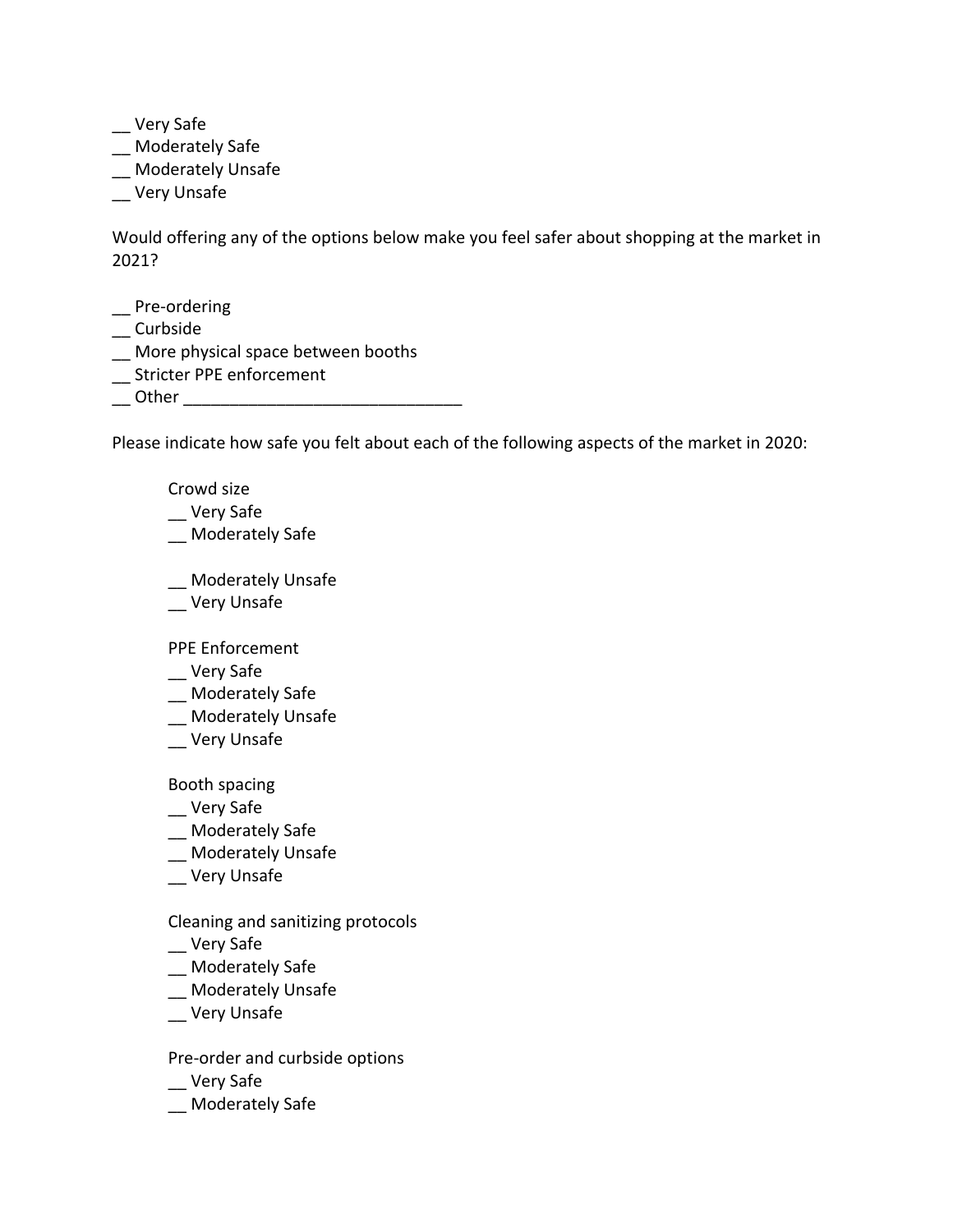\_\_ Moderately Unsafe \_\_ Very Unsafe

Compared to shopping at the grocery store, how would you describe how safe you felt shopping at the farmers market in 2020?

- \_\_ Much Safer than the grocery store
- \_\_ Moderately Safer than the grocery store
- \_\_ Moderately Less Safe than the grocery store
- \_\_ Much Less Safe than the grocery store

## Customer Survey—Demographic questions

*You want to put these kinds of questions last since they sometimes make people quit the survey.*

Are you the primary food shopper in your household?

 $\equiv$  Yes \_\_ No

How many people live in your household, including children of any age:

 $\_\_$ 1  $-$  2  $\overline{\phantom{0}}^3$  $-4$ \_\_ 5 or more

Do you receive any of the following:

SNAP/Food Stamps \_\_ Yes  $\equiv$  No WIC  $\overline{\phantom{a}}$  Yes \_\_ No Senior Farmers Market Nutrition Program Benefits: \_\_ Yes  $\overline{\phantom{0}}$  No

Are you considered to be in a high-risk health category for complications related to COVID-19?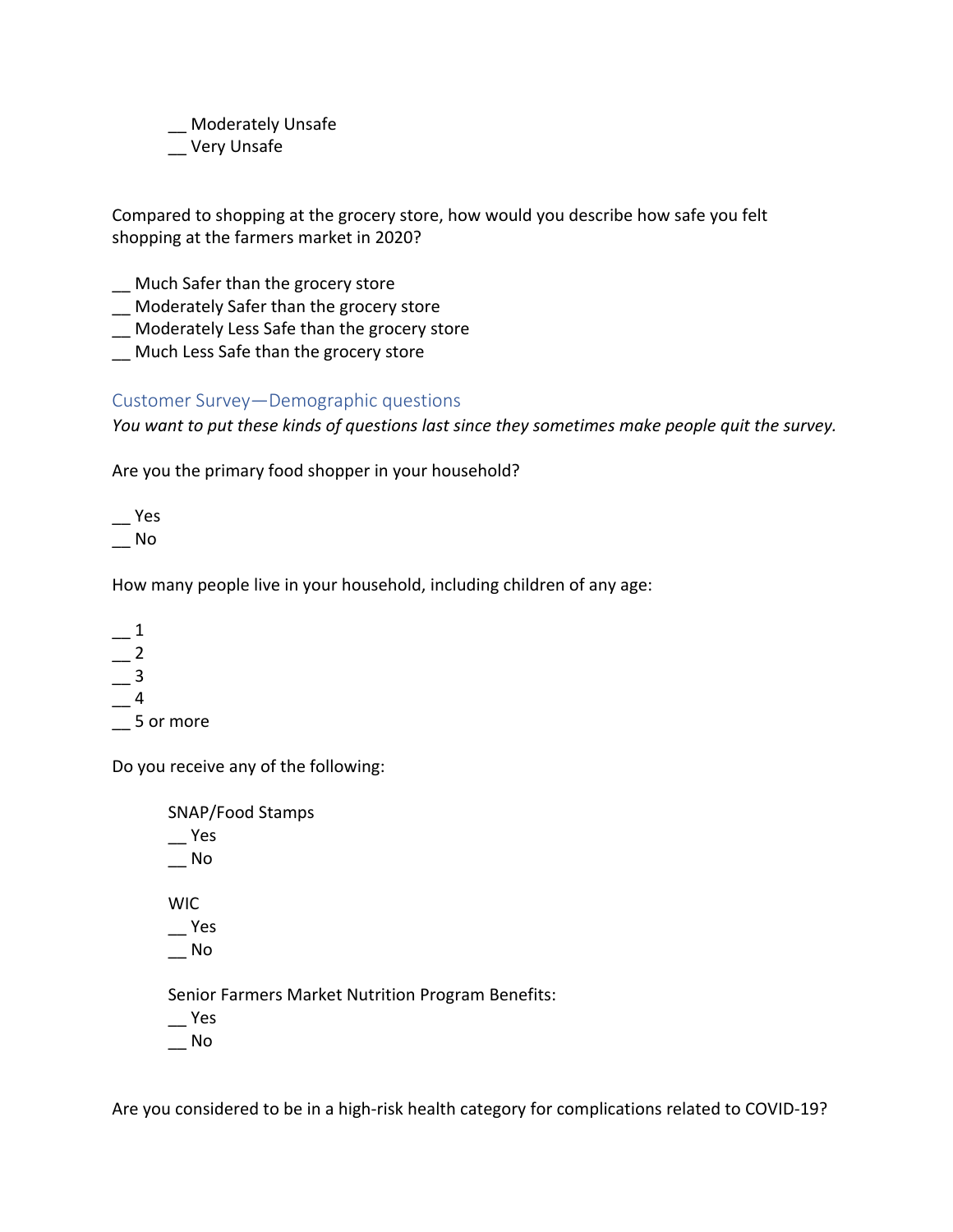\_\_ Yes

 $\equiv$  No

\_\_ I'm not sure/I'd rather not say

What is your gender?

- \_\_ Male
- \_\_ Female
- $\overline{\phantom{a}}$  Other

What is your current age in years?

- $-0.18$
- $-$  19-25
- $-$  26-35
- $-$  36-45
- $-$  46-55
- $-$  56-65
- $\sim$  Over 65

What is your race?

- \_\_ White
- \_\_ Black/African American
- \_\_ American Indian or Alaska Native
- $\overline{\phantom{a}}$ Asian
- \_\_ Latino/Hispanic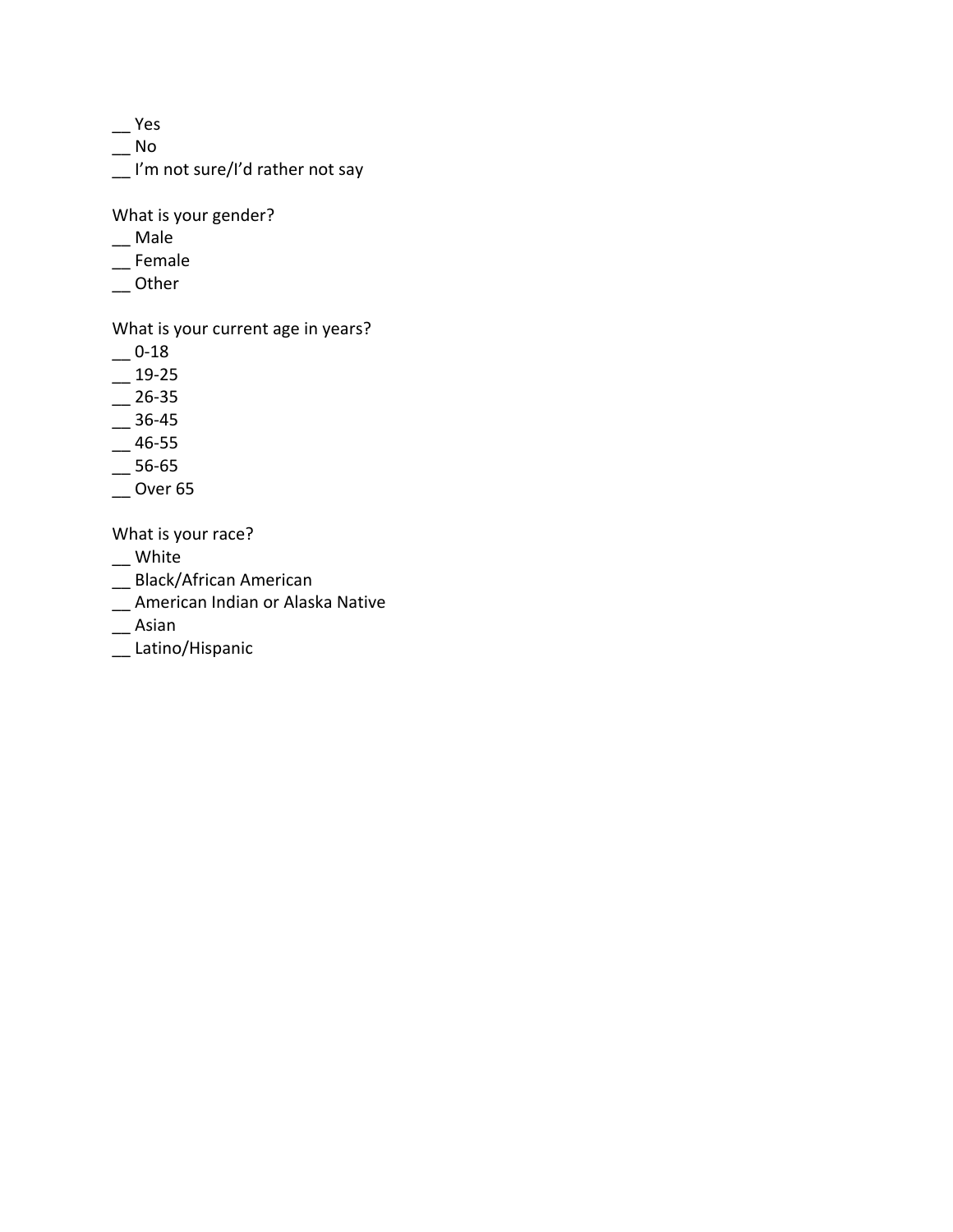# Vendor Survey

*Remember that your vendors are a very different population from your customers, and so the questions will likely be quite different. You may also expect your vendors to complete a little bit longer survey, but don't push it too far.* 

Vendor Survey—General Question Examples

Did you sell at market in 2020?

\_\_ Yes

 $\overline{\phantom{0}}$  No

If not, please tell us why: \_\_\_\_\_\_\_\_\_\_\_\_\_\_\_\_\_\_\_\_\_

How long have you sold at this farmers market?

- \_\_ More than 10 years
- $\equiv$  5-9 years
- $-$  2-4 years
- \_\_ 2020 was my first year

How did your 2020 sales compare to your 2019 sales (or the last time you sold product)?

- \_\_ Much more
- Somewhat more
- \_\_ Somewhat less
- \_\_ Much less
- \_\_ I did not sell in 2020

Do you plan to be a vendor in 2021?

- \_\_ Yes
- $\overline{\phantom{0}}$  No
- \_\_ Not sure

If no, or not sure please indicate why:

How would you rate your market's safety plan for 2020?

- \_\_ Excellent
- \_\_ Good
- $\equiv$ Fair
- \_\_ Poor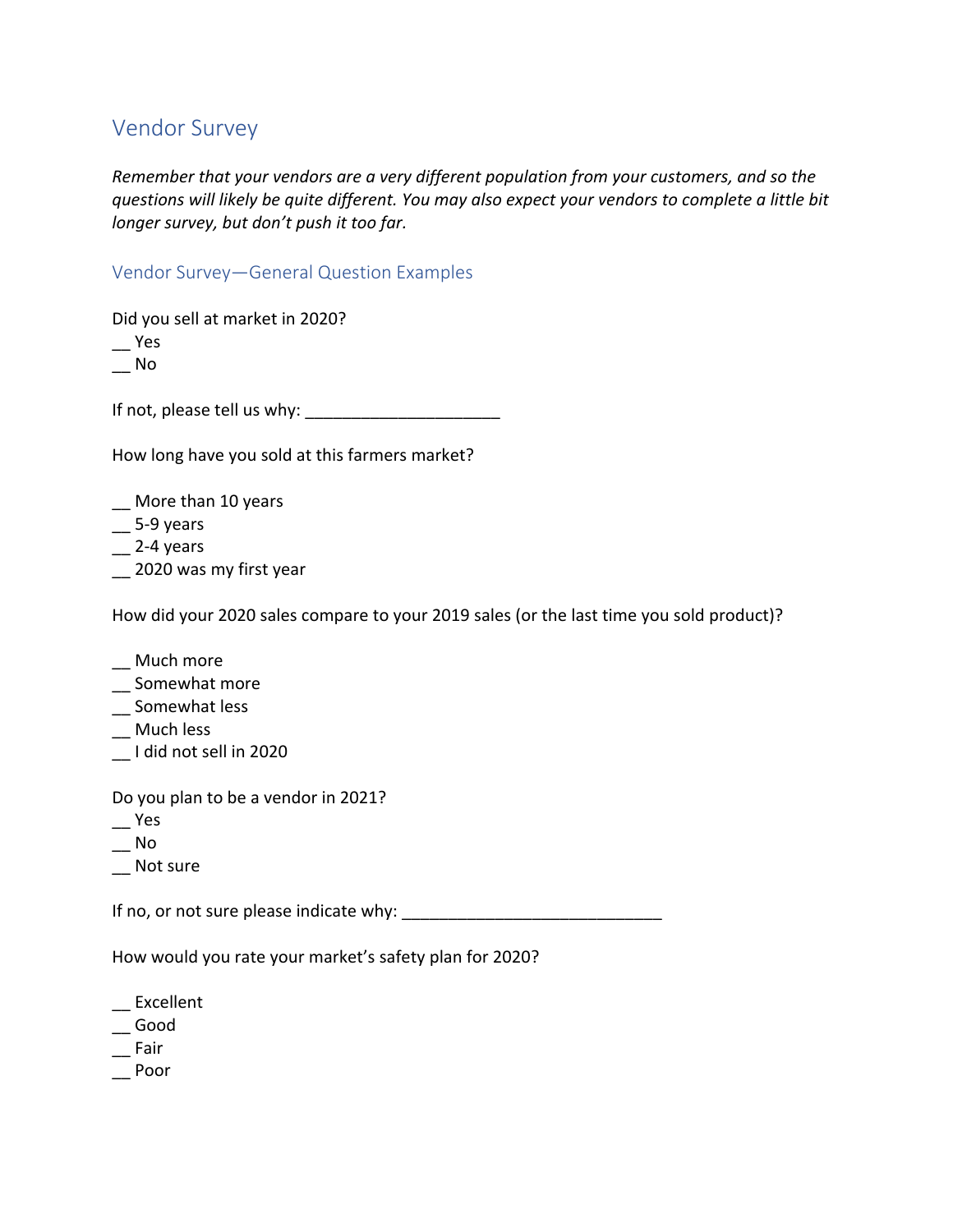How do you think the safety protocols influenced sales?

- \_\_ Increased Sales a lot
- \_\_ Increased sales a little
- \_\_ No effect on sales
- \_\_ Decreased Sales a little
- Decreased sales a lot

How optimistic are you about the future of this market?

- \_\_ Very optimistic/positive
- \_\_ Somewhat optimistic/positive
- \_\_ Somewhat pessimistic/negative
- \_\_ Very pessimistic/negative

Which of the following do you currently have for your business?

- \_\_ Facebook
- \_\_ Instagram
- \_\_ Twitter
- \_\_ Email list
- \_\_ I do not currently have any of these options

How do you feel about the variety of products available at the market?

- \_\_ Excellent
- \_\_ Good
- $\equiv$ Fair
- \_\_ Poor

How do you feel about the quality of the products available at the market?

- \_\_ Excellent
- \_\_ Good
- $\equiv$ Fair
- \_\_ Poor

What types of payment do you currently accept at market?

\_\_ Cash

- \_\_ Personal Check
- \_\_ Credit/Debit Card
- \_\_ WIC Farmers Market Nutrition Program
- \_\_ Senior Farmers Market Nutrition Program
- \_\_ EBT/SNAP/Food Stamps
- Paypal/Venmo/Other money transfer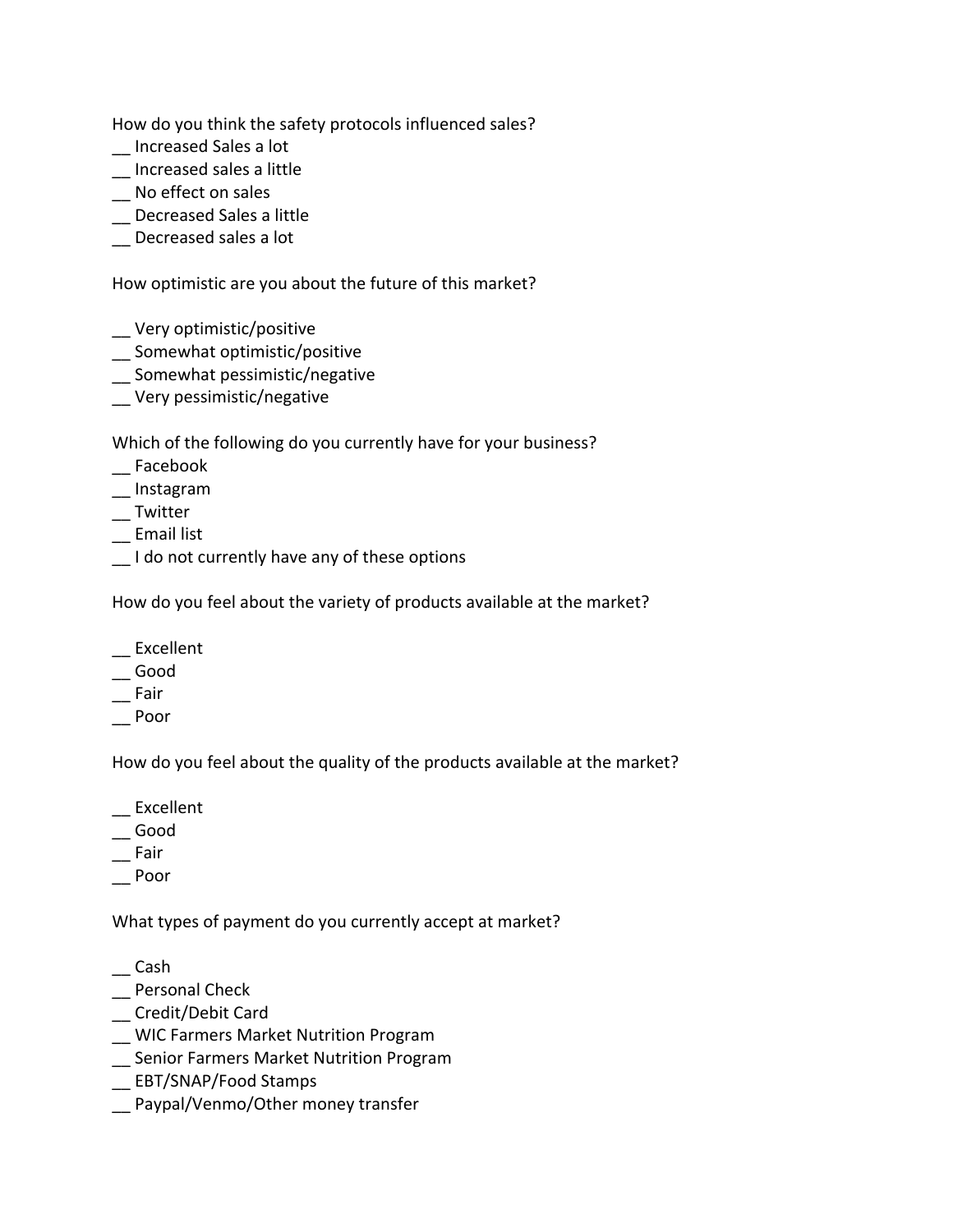### Vendor Survey—COVID-19 example questions:

Regarding your **personal safety related to COVID-19**, how safe did you feel selling at the market in 2020?

- \_\_ Very Safe
- \_\_ Moderately Safe
- \_\_ Moderately Unsafe
- \_\_ Very Unsafe

Would offering any of the options below make you feel safer about selling at the market in 2021?

- \_\_ Pre-ordering
- \_\_ Curbside
- \_\_ More physical space between booths
- \_\_ Stricter PPE enforcement
- Other  $\Box$

Please indicate how safe you felt about each of the following aspects of the market in 2020:

#### Crowd size

- \_\_ Very Safe
- \_\_ Moderately Safe
- \_\_ Moderately Unsafe
- \_\_ Very Unsafe

PPE Enforcement

- \_\_ Very Safe
- \_\_ Moderately Safe
- \_\_ Moderately Unsafe
- \_\_ Very Unsafe

#### Booth spacing

- \_\_ Very Safe
- \_\_ Moderately Safe
- \_\_ Moderately Unsafe
- \_\_ Very Unsafe

Cleaning and sanitizing protocols

\_\_ Very Safe